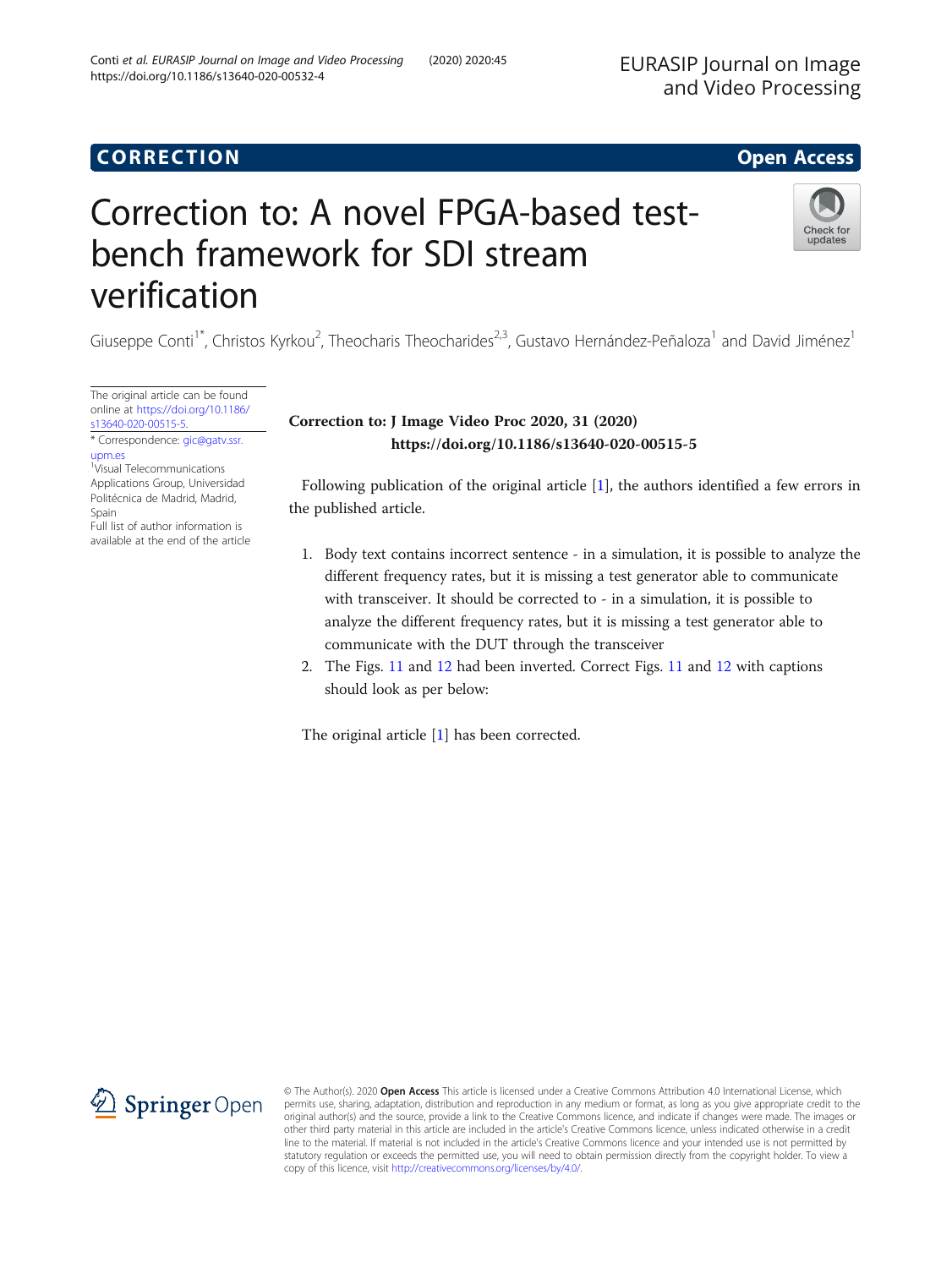<span id="page-1-0"></span>

| Video Status                                   | $ \Box$ $\times$    |
|------------------------------------------------|---------------------|
| Options Window                                 |                     |
| <b>Status</b>                                  |                     |
| Format                                         | (1280 x 720) 50p    |
| <b>Digital Input</b>                           | <b>Wrong Formet</b> |
| <b>Motion Content</b>                          |                     |
| <b>Luminance Content</b>                       |                     |
| <b>Chrominance Content</b>                     |                     |
| <b>Analog Sync</b>                             |                     |
| <b>Closed Caption</b>                          |                     |
| <b>ANC 608</b>                                 |                     |
| <b>ANC 708</b>                                 |                     |
| <b>Error Checking</b>                          |                     |
| <b>YCbCr Range Check</b>                       | 00000000            |
| <b>RGB Range Check</b>                         | 04075186            |
| <b>TRS Check</b>                               | 00029174            |
| <b>LINE Check</b>                              | 00376826            |
| <b>CRC Check</b>                               | 00000000            |
| <b>ANC Check</b>                               | 00000000            |
| <b>Time Code Error Checking</b>                |                     |
| <b>ATC Stuck Frames</b>                        | 00000000            |
| <b>ATC Skipped Frames</b>                      | 00000000            |
| <b>Time Codes</b>                              |                     |
| ATC (Source: VITC #1)                          |                     |
|                                                | --]--]--]--         |
| Fig. 11 Output from the Omnitek video analyzer |                     |